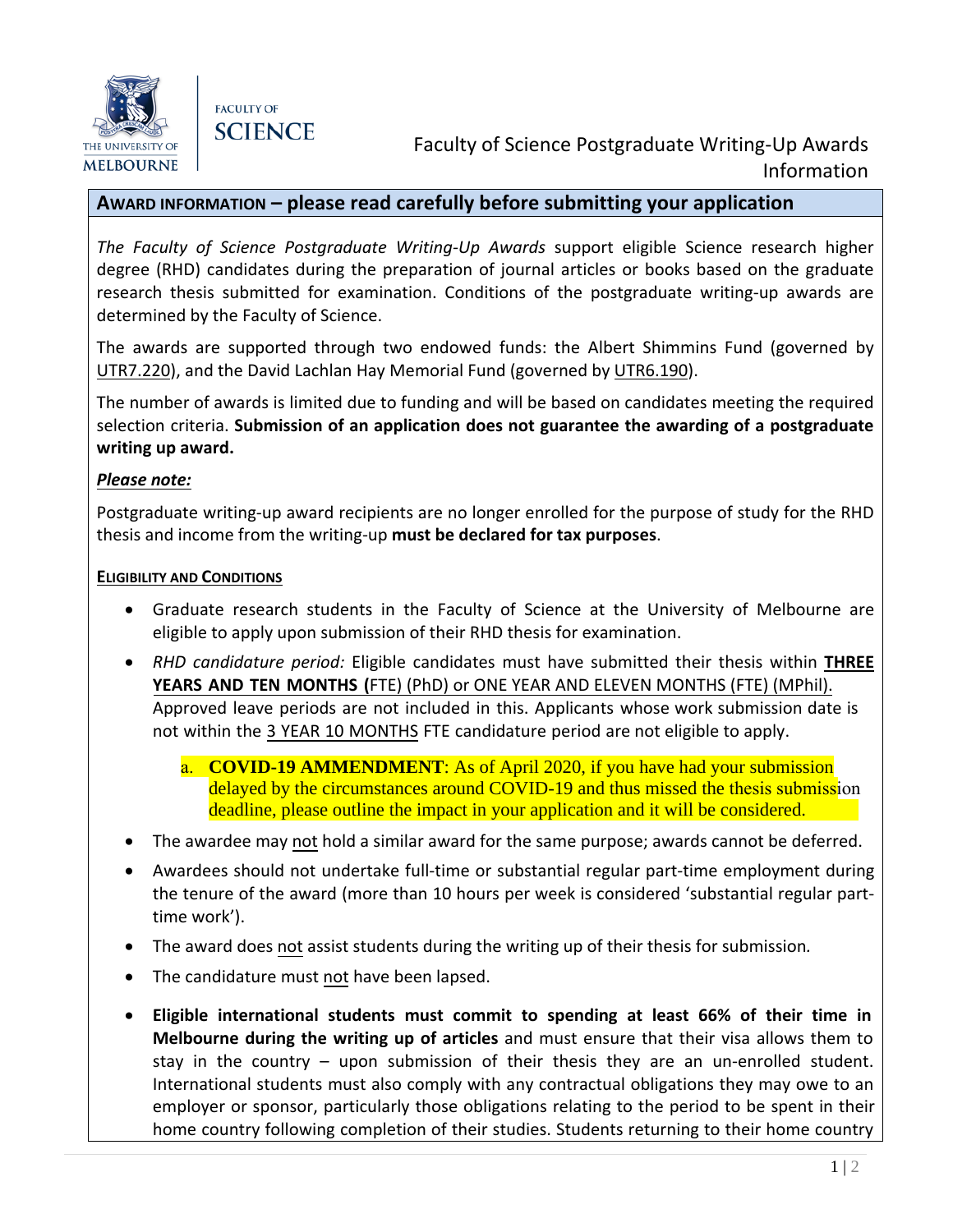

**FACULTY OF SCIENCE** 

following submission of their thesis will not be eligible to apply unless they meet the requirements noted above (ie. 66% of their time in Melbourne).

## **TENURE**

The award is tenable for three months. The awardee will be responsible to the head of school and their supervisor for work undertaken while a recipient of the writing-up award.

## **VALUE AND PROCESS**

The awardee will receive up to \$5000 during the award period based on continuing eligibility. Funds will be paid as a fortnightly stipend during the award period.

*Process:*

- The applicant must submit an application form and attach a draft of the manuscript(s) to be completed showing evidence of writing undertaken to date *(please see full requirements of the application below);*
- On approval of the application, the awardee, in consultation with their supervisor, must provide a start date and agree to the terms and conditions;
- On completion, the awardee must submit a final report on the work undertaken, the manuscript(s) submitted for publication and evidence that the manuscript has been submitted. If the work has not been satisfactorily completed, the final report must provide a detailed summary of the reasons why;
- The application form and final report must be accompanied by a detailed endorsement from the supervisor. The supervisor's endorsement must also justify the application and confirm that the work is achievable within the award period. Lack of appropriate supervisor endorsement will impact on the outcome of the application. NB: **Supervisors should also note** that failure by their candidate to successfully complete the writing up as outlined in the application may impact on future applications from the supervisor's RHD students. This may include, for example, a recipient's failure to complete the work without sufficient explanation, or failure by a recipient or to provide a final report and copies of manuscripts completed. Supervisors are also asked to provide the Faculty of Science with journal reprints of papers when published. **REPORTS -** The application and final report forms are available at:

<https://scholarships.unimelb.edu.au/awards/faculty-of-science-postgraduate-writing-up-award>

#### **APPLICATIONS CONSIST OF**

- A completed application form including a writing-up proposal, writing plan and timeline *(see item 3 on the application form)*, and drafts of the manuscripts to be completed;
- A detailed endorsement from the supervisor based on an assessment of the applicant's RHD research work and the nature of the thesis material being written-up for publication *(see also Process above)*;
- A current CV;
- A final report, endorsed by the supervisor.

For information contact: [science-awards@unimelb.edu.au](mailto:science-awards@unimelb.edu.au)